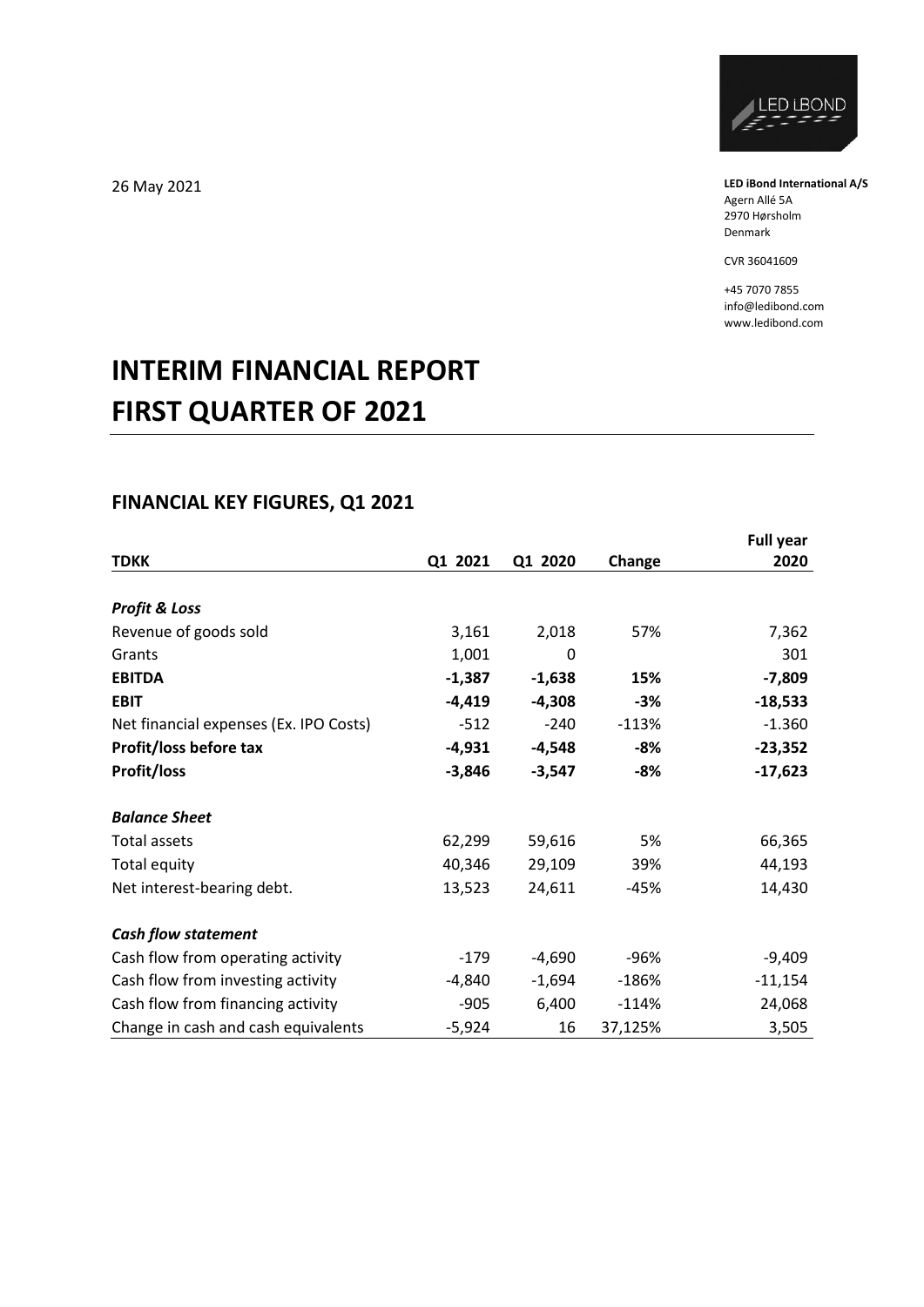

## **OPERATIONAL REVIEW, Q1 2021**

#### **Smart building market**

In the wake of the gradual re-opening of the domestic markets in Q1, sales of LED panels to Nobia and upgrade panels for gas stations have performed well, driving a topline improvement of 57 % over the year-earlier period. However, commercial efforts, including the development of new international customer relationships, were impacted by continued COVID-19 restrictions in Q1.

#### **UV disinfection market**

A report from the University of Southern Denmark confirms that the puriZAP device, a mercury-free disinfection tool for objects and surfaces, effectively inactivates corona virus (SARS-CoV-2) – a breakthrough for puriZAP as well as for LED iBond's disinfection technology in general.

### **Vertical farming**

Commercial interest for LED iBond's vertical farming shelves is gaining momentum and LED iBond has submitted several quotations for various vertical farming projects in Denmark and abroad during Q1.

### **Product development**

In Q1, the company entered an R&D partnership with Solar-Tectic LLC, a US-based company developing leading edge technology for the solar cell and lighting market. The partnership is organised as a Danish joint development company, tasked with the development and patenting of a new lighting technology.

#### **Grants**

In Q1, LED iBond received the first portion of TDKK 1,001 of the grant awarded by the Energy Technology Development and Demonstration Program (EUDP) for the project "LED Light as IoT infrastructure for buildings and industrial applications".

# **FINANCIAL REVIEW, Q1 2021**

#### **Revenue**

In Q1, LED iBond generated revenues of TDKK 3,161, an increase of 57 % over Q1 of 2020.

#### **Grants and Compensation.**

During Q1, the company received grants in the amount of TDKK 1,001.

#### **Expenses**

Total expenses amounted to TDKK 1,373 in Q1, an increase of TDKK 262 or 23,6 % relative to Q1 of 2020. The increase is mainly due to an increase in administrative expenses including costs related to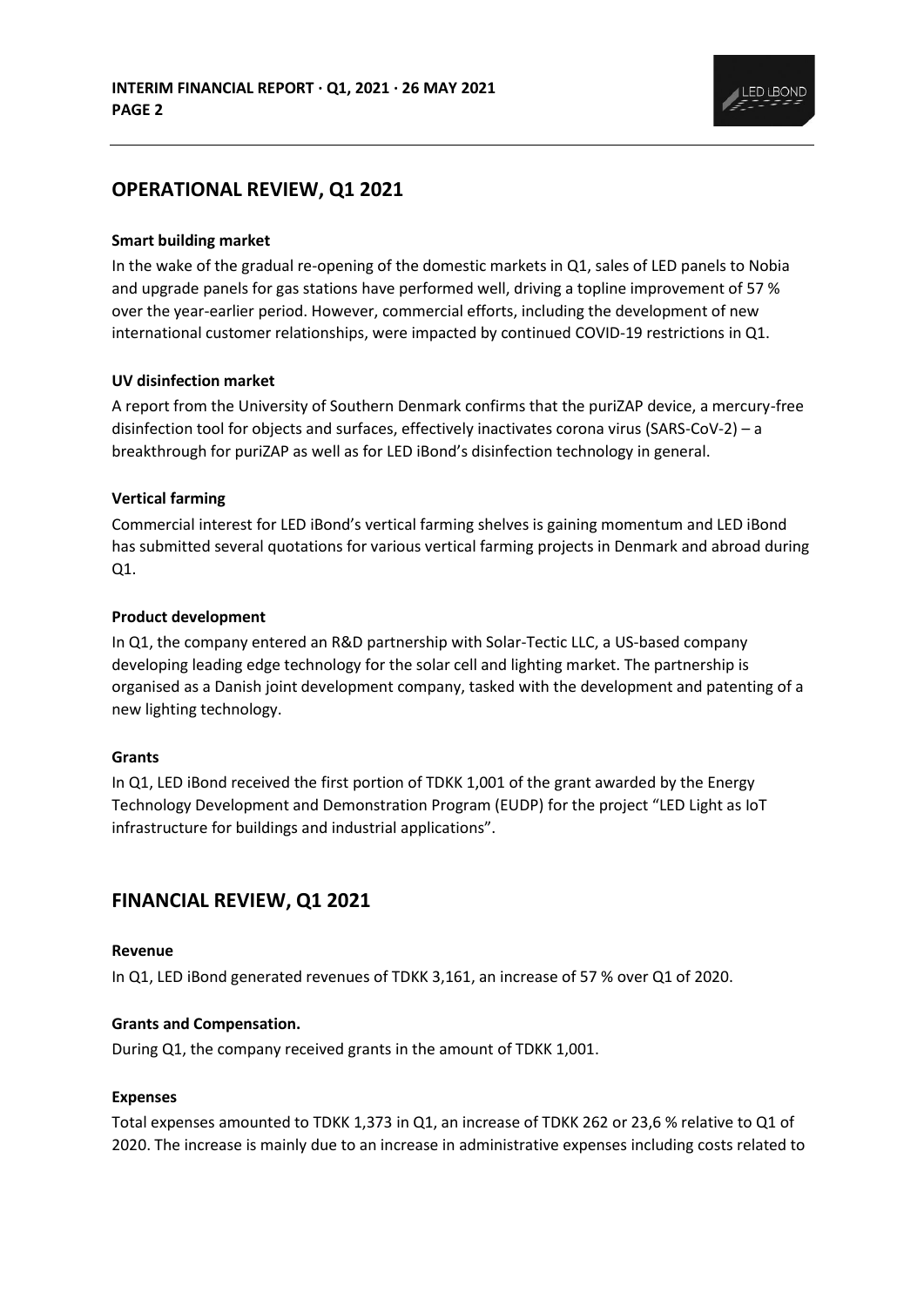

the extraordinary general meeting, the preparation of the annual financial report for 2020 and general legal and financial assistance.

### **Profit & loss**

Q1 operating loss came to TDKK 4,419 against TDKK 4,308 in Q1 of 2020.

Total financial expenses amounted to TDKK 512 in Q1 against TDKK 240 in the year earlier Q1.

For Q1, the result before tax is a loss of TDKK 4,931 against a loss of TDKK 4,548 in Q1 of 2020. In addition to the increase in expenses, the result is negatively impacted by the increase in depreciations, amortization, and impairments, which added up to TDKK 3,032 in Q1, as compared to TDKK 2,670 in Q1 of 2020.

### **Cash flow and investments**

The total cash flow for Q1 was an outflow of TDKK 5,924, against an inflow of TDKK 16 in Q1 of 2020.

In Q1, cash flow from operations amounted to an outflow of TDKK 179 against an outflow of TDKK 4,690 in Q1 of 2020. The decrease in the cash outflow is mainly due to changes in stocks on TDKK 1,082 in Q1 2021 against TDKK -0,2 in Q1 2020, and in payables on TDKK 704 in Q1 2021 against TDKK – 1,268 in Q1 2020.

Cash flow from investment activities in Q1 2021 was an outflow of TDKK 4,840 against an outflow of TDKK 1,694 in Q1 of 2020. The increase in the outflow in mainly due to further investments in IPR with TDKK 2,751 in Q1 2021 against TDKK 1,694 in Q1 2021, and equity investments with TDKK 2,020 in Q1 2021 against TDKK 0 in Q1 2020.

Cash flow from financing activities in Q1 shows an outflow of TDKK 905, against an inflow of TDKK 6,400 in Q1 of 2020.

### **Financial outlook**

The negative impact of the COVID-19 pandemic on some of LED iBond's business activities is still expected to be at least partly offset by the company's vertical farming and anti-virus products. Therefore, LED iBond maintains its financial outlook:

- Full year positive cash flow from operations in 2021
- Revenue of DKK 100 million in 2022
- Long-term EBITDA-margin above 30 %

#### **Equity and net cash**

As of March 31, 2021, the company equity amounted to TDKK 39,262 against TDKK 44,193 on December 31, 2020. This mainly relates to the proceeds from the initial public offering of shares in June 2020. On March 31, 2021, net cash amounted to TDKK 3,935 compared to TDKK 9,861 on December 31, 2020.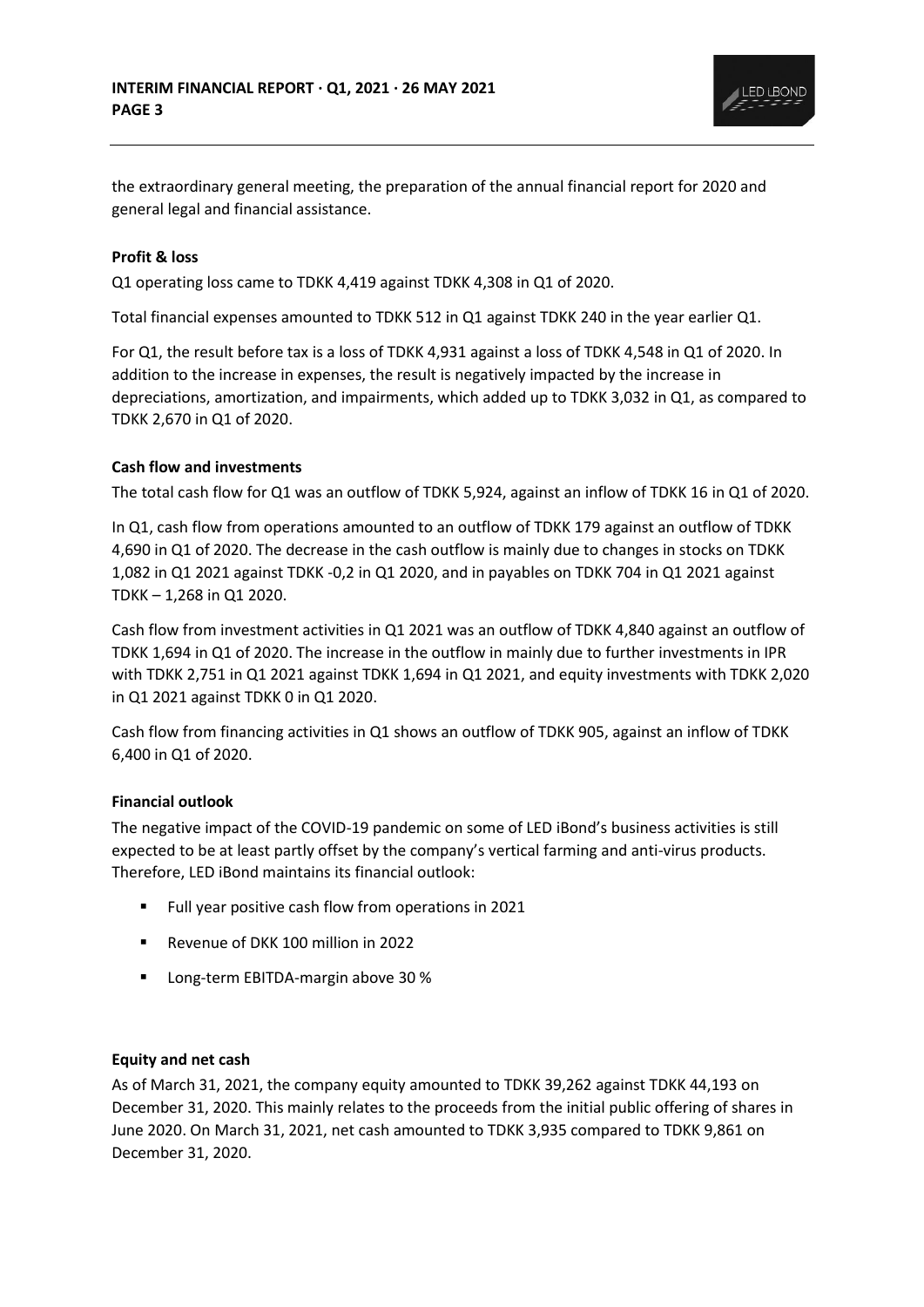

In Q1, the company initiated a rights issue to raise additional capital for new commercial opportunities within vertical farming and UV-C disinfection, for expanding production capacity and for establishing a more sustainable capital structure. 62 % oversubscribed, the capital increase was completed in April 2021.

### **Number of Shares**

On March 31, 2021, the number of outstanding shares in LED iBond International A/S was 12,691,860, unchanged from the beginning of the quarter.

### **Financial calendar**

- Interim report H1 2021 26 August 2021
- Interim report Q3 2021 30 November 2021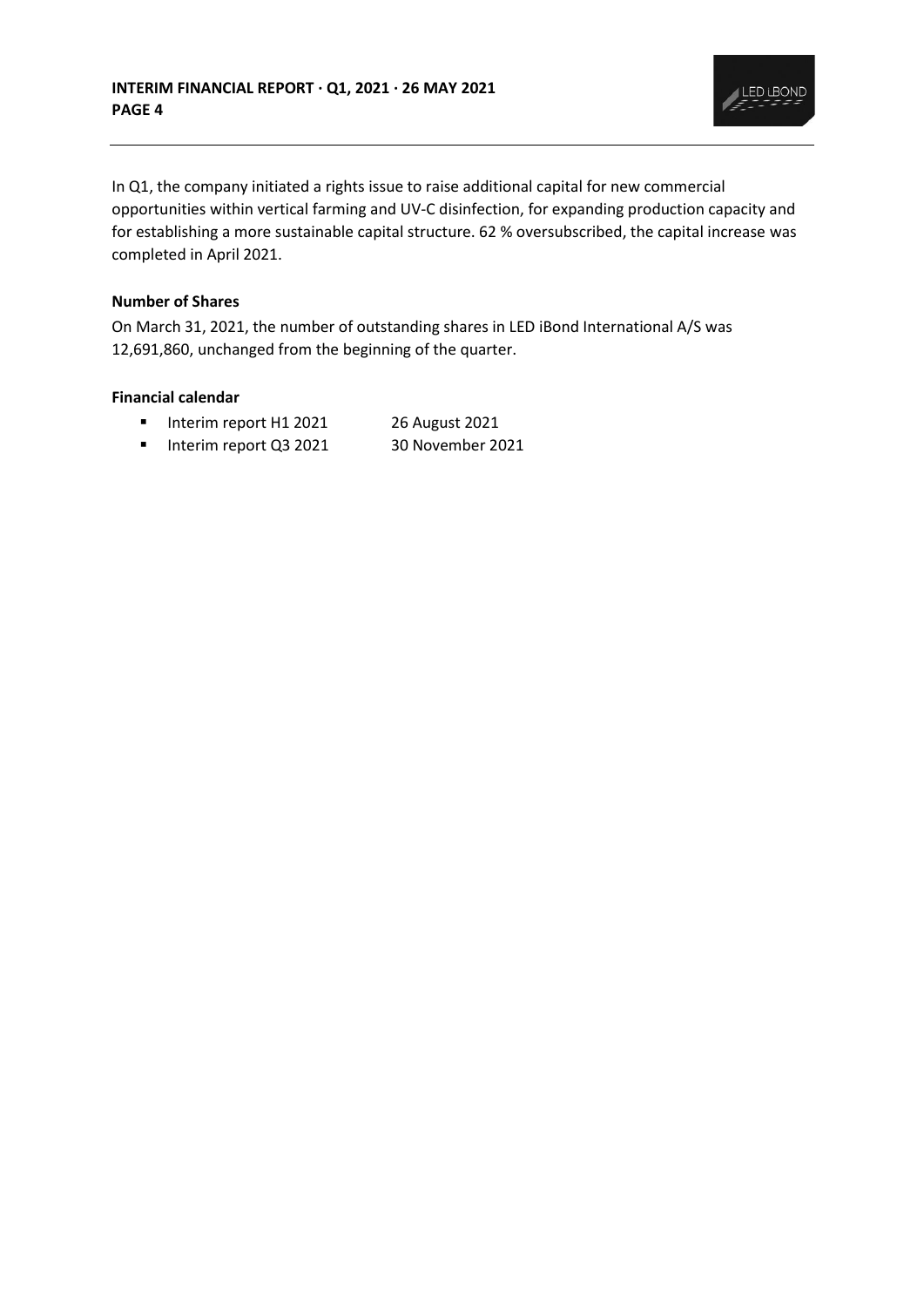# **INCOME STATEMENT**

|                                                |                | Q <sub>1</sub> | Q <sub>1</sub> | <b>Full year</b> |
|------------------------------------------------|----------------|----------------|----------------|------------------|
| <b>TDKK</b>                                    | <b>Note</b>    | 2021           | 2020           | 2020             |
| <b>Net revenue</b>                             |                | 3,161          | 2,018          | 7,362            |
| Grants and compensation                        |                | 1,001          | 0              | 1,965            |
| Cost of sales                                  |                | $-2,420$       | $-1,167$       | $-4,327$         |
| Other external expenses                        | $\overline{2}$ | $-1,373$       | $-1,111$       | $-6,547$         |
| <b>GROSS PROFIT/LOSS</b>                       |                | 369            | $-260$         | $-1,547$         |
| Staff costs                                    |                | $-1,756$       | $-1,378$       | $-6,263$         |
| Depreciations, amortisation,<br>impairment     |                | $-3,032$       | $-2,670$       | $-10,724$        |
| <b>OPERATING PROFIT/LOSS</b>                   |                | $-4,419$       | $-4,308$       | $-18,534$        |
| Other financial expenses                       |                | $-512$         | $-240$         | $-4,819$         |
| <b>PROFIT/LOSS BEFORE TAX</b>                  |                | $-4,931$       | $-4,548$       | $-23,353$        |
| Tax on profit/loss for the period              | 3              | 1,085          | 1,001          | 5,730            |
| PROFIT/LOSS FOR THE PERIOD                     |                | $-3,846$       | $-3,547$       | $-17,623$        |
| <b>PROPOSED DISTRIBUTION</b><br>OF PROFIT/LOSS |                |                |                |                  |
| Retained profit                                |                | $-3,846$       | $-3,547$       | $-17,623$        |
| Result per share                               |                | $-0,30$        | $-0.47$        | $-1.68$          |
| Diluted result per share                       |                | $-0,30$        | $-0,47$        | $-1.68$          |
| Average amount of shares                       |                | 12,691,860     | 7,477,606      | 10,467,781       |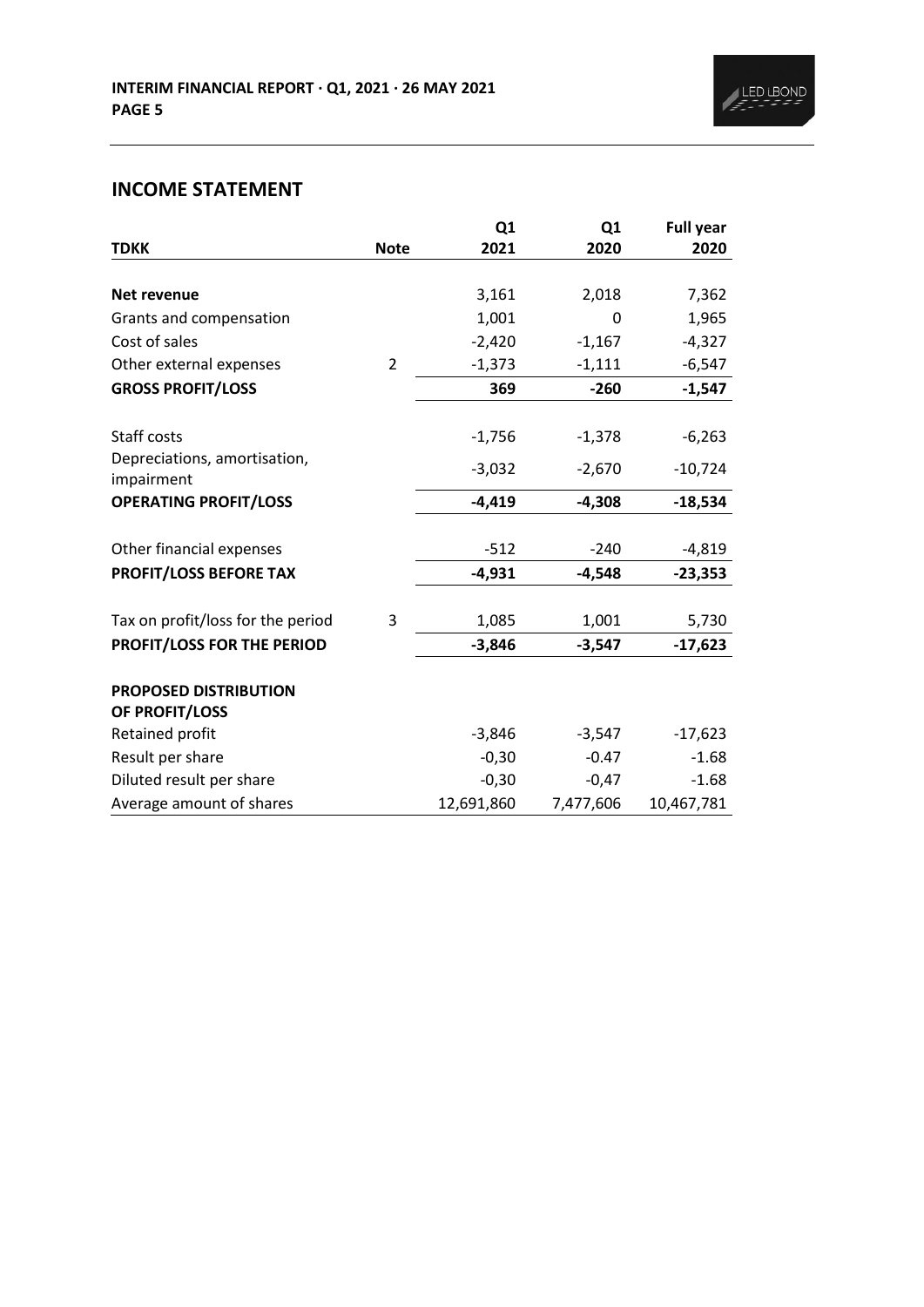# **COMPREHENSIVE INCOME**

|                                      | Q1       | Q1       | <b>Full year</b> |
|--------------------------------------|----------|----------|------------------|
| <b>TDKK</b>                          | 2021     | 2020     | 2020             |
| Profit/loss for the period           | $-3,846$ | $-3,547$ | $-17,623$        |
| Other comprehensive income           | 0        | 0        |                  |
| Comprehensive income in total        | $-3,846$ | $-3,547$ | $-17,623$        |
| Distribution of comprehensive income |          |          |                  |
| Retained profit/loss                 | -3,846   | $-3,547$ | $-17,623$        |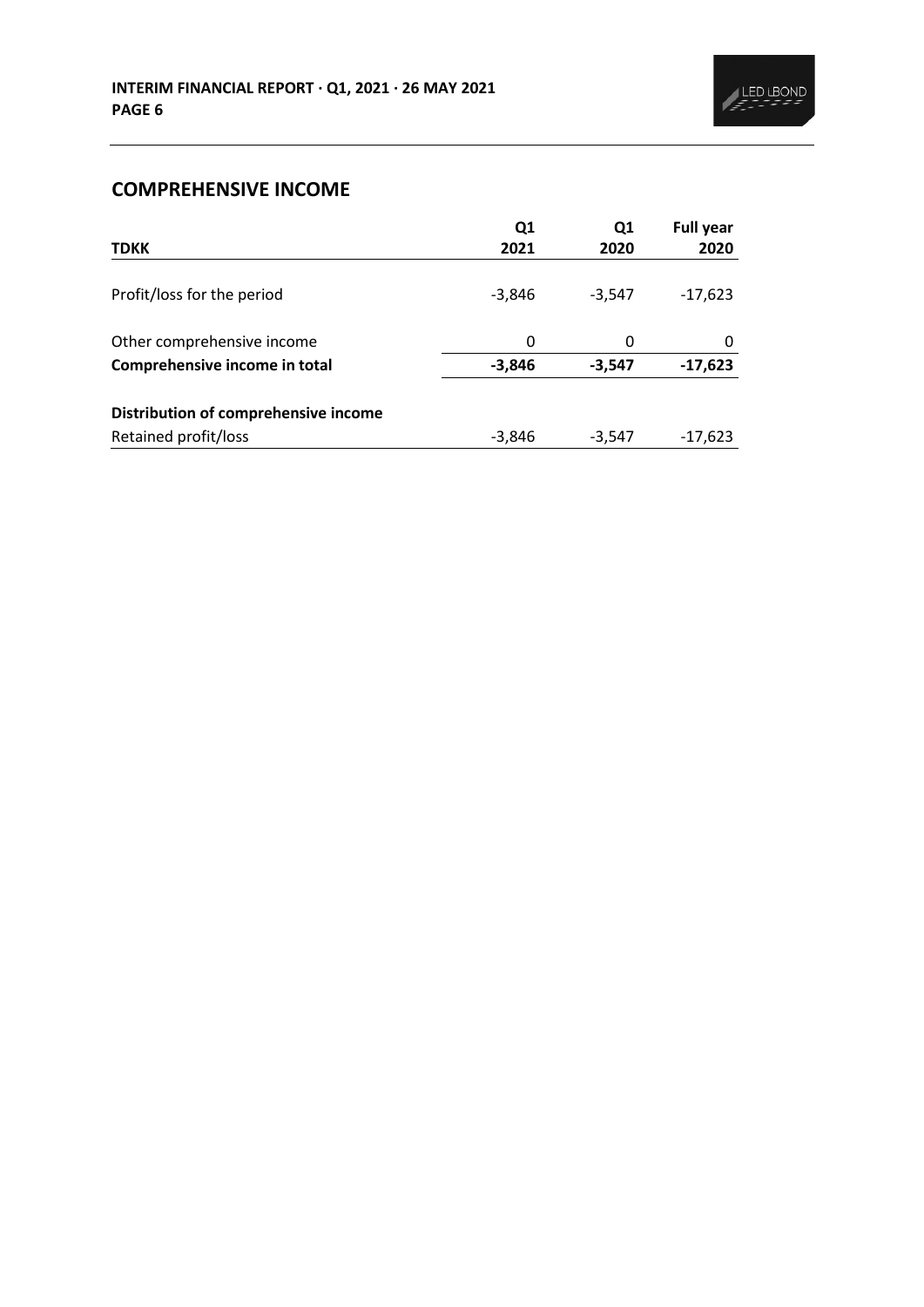

# **BALANCE SHEET**

| <b>Assets</b>                        |             |             |             |
|--------------------------------------|-------------|-------------|-------------|
| <b>TDKK</b>                          | <b>Note</b> | 31 Mar 2021 | 31 Dec 2020 |
|                                      |             |             |             |
| Completed development projects       |             | 26,930      | 26,614      |
| Software                             |             | 6           | 6           |
| Patents and other rights             |             | 3,695       | 3,696       |
| <b>Intangible fixed assets</b>       |             | 30,631      | 30,316      |
| Production plant and machinery       |             | 5,224       | 5,821       |
| Other plants, fixtures and furniture |             | 89          | 20          |
| <b>Tangible fixed assets</b>         |             | 5,313       | 5,841       |
| Equity in associated enterprises     |             | 3,162       | 890         |
| Deposits                             |             | 281         | 268         |
| <b>Financial fixed assets</b>        |             | 3,443       | 1,158       |
| <b>Total fixed assets</b>            |             | 39,387      | 37,315      |
| <b>Stocks</b>                        |             | 3,002       | 4,084       |
| Inventories in total                 |             | 3,002       | 4,084       |
| Account receivable                   |             | 1,939       | 1,993       |
| Deferred tax assets                  |             | 10,328      | 9,848       |
| Tax receivable                       |             | 2,666       | 2,061       |
| Other receivables                    |             | 355         | 548         |
| Accrued expenses                     |             | 687         | 655         |
| <b>Current assets</b>                |             | 15,975      | 15,105      |
| Cash                                 |             | 3,935       | 9,861       |
| <b>Total current assets</b>          |             | 22,912      | 29,051      |
| <b>Total assets</b>                  |             | 62,299      | 66,365      |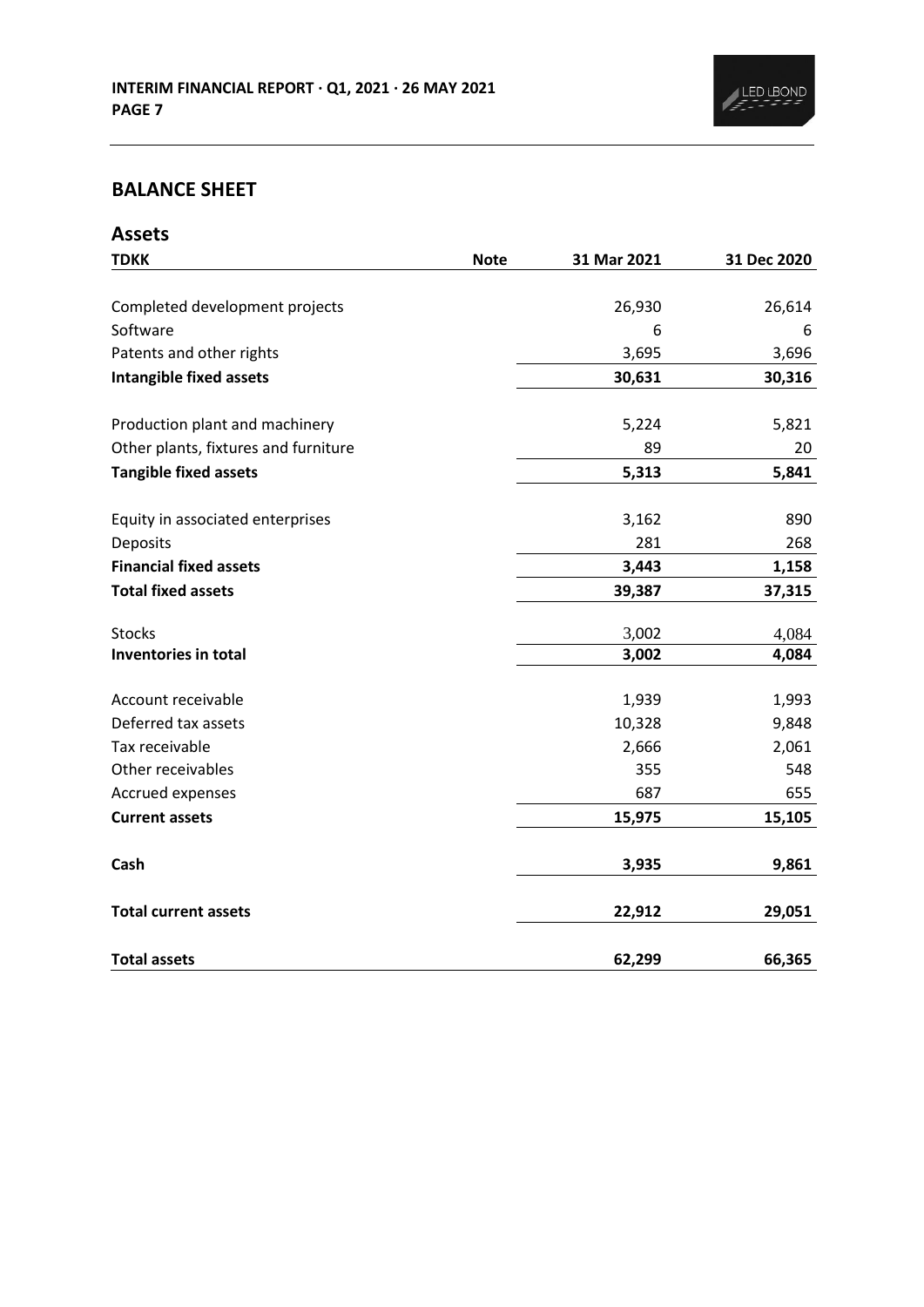

# **BALANCE SHEET**

| <b>Liabilities</b>                       |             |             |             |
|------------------------------------------|-------------|-------------|-------------|
| <b>TDKK</b>                              | <b>Note</b> | 31 Mar 2021 | 31 Dec 2020 |
|                                          |             |             |             |
| Share capital                            |             | 635         | 635         |
| Reserve for development expenditures     |             | 21,005      | 20,759      |
| Results brought forward                  |             | 18,706      | 22,799      |
| <b>Equity in total</b>                   |             | 40,346      | 44,193      |
|                                          |             |             |             |
| Loan                                     |             | 5,708       | 7,427       |
| Other debt                               |             | 2,485       | 2,485       |
| Long-term liabilities                    |             | 8,193       | 9,912       |
|                                          |             |             |             |
| Short-term part of long-term liabilities |             | 6,195       | 4,518       |
| Bank debt                                |             | 0           | 2           |
| Account payables                         |             | 3,936       | 3,696       |
| Other debt                               |             | 3,629       | 4,044       |
| <b>Short-term liabilities</b>            |             | 13,760      | 12,261      |
| <b>Total liabilities</b>                 |             | 21,953      | 22,172      |
| <b>Total liabilities and equity</b>      |             | 62,299      | 66,365      |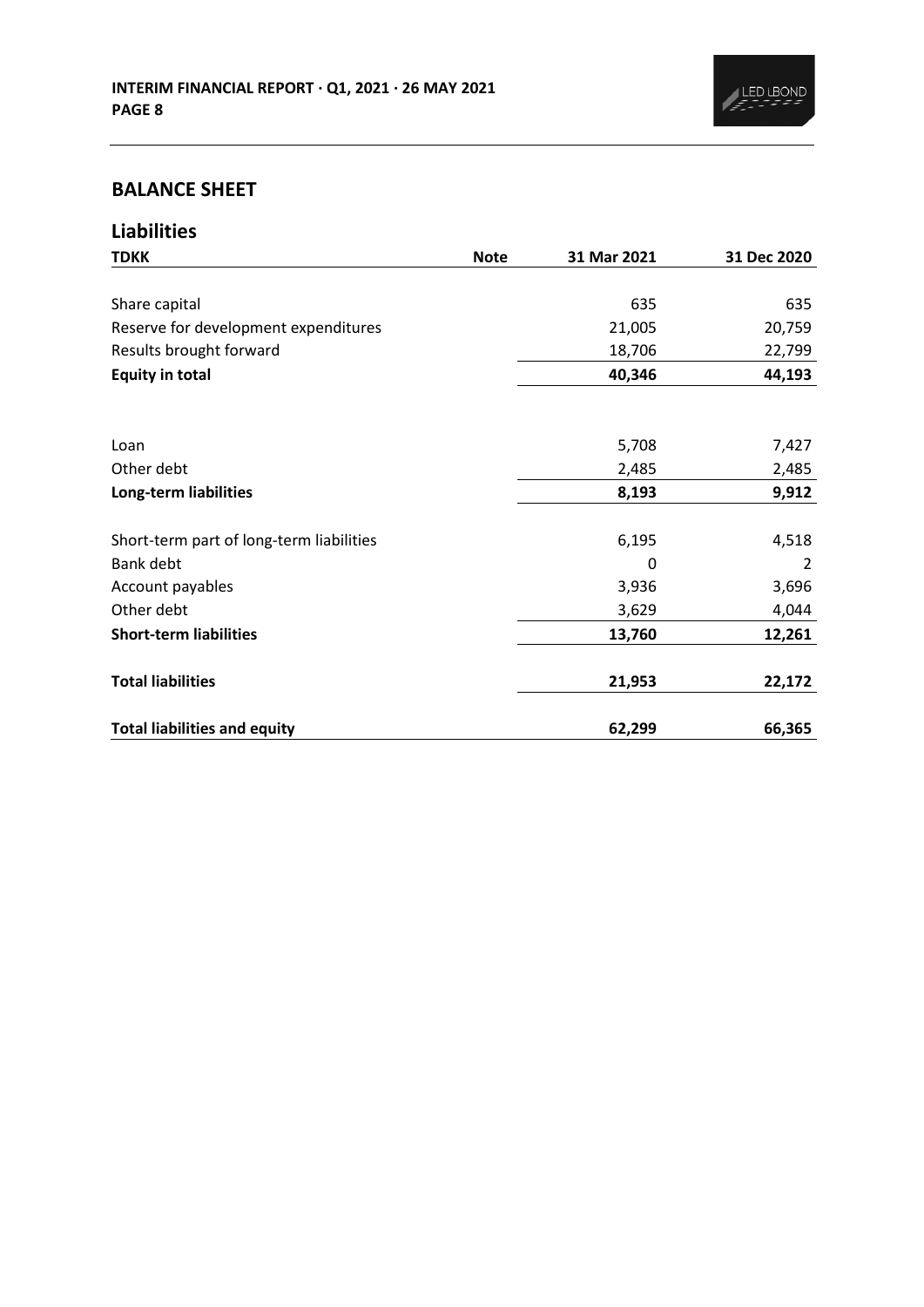

# **EQUITY**

|                                        |              |              | <b>Reserve</b> |               |              |
|----------------------------------------|--------------|--------------|----------------|---------------|--------------|
|                                        |              | <b>Share</b> | for            | <b>Result</b> |              |
|                                        | <b>Share</b> | premium      | develmnt.      | brought       |              |
| <b>TDKK</b>                            | capital      | account      | expend.        | forward       | <b>Total</b> |
| Equity, 1 Jan. 2020                    | 333          | 0            | 17,294         | 15,029        | 32,656       |
| Cash capital increase                  | 135          | 0            | 0              | 0             | 135          |
| Provision for the results for the year | 0            | 0            | 0              | $-17,623$     | $-17,623$    |
| Share premium account for the year     | $\mathbf 0$  | 28,925       | 0              | 0             | 28,925       |
| Transferred to retained earnings       | 67           | $-28,925$    | 3,465          | 25,393        | 0            |
| Conversion of debt                     | 99           | 0            | 0              | 0             | 99           |
| <b>Equity, 31 Dec 2020</b>             | 635          | 0            | 20,759         | 22,799        | 44,193       |
|                                        |              |              |                |               |              |
| Equity, 1 Jan. 2020                    | 635          | 0            | 20,759         | 22,799        | 44,192       |
| Capital increase                       | 0            | 0            | O              | 0             | 0            |
| Provision for the results for the year | 0            | 0            | 0              | 0             | 0            |
| Share premium account                  | 0            | 0            | 0              | 0             | 0            |
| Profit or loss for the year brought    |              | 0            | 0              |               |              |
| forward                                | 0            |              |                | $-3,846$      | $-3,846$     |
| Transferred to retained earning        | 0            | 0            | 246            | $-246$        | 0            |
| Conversion of debt                     | 0            | 0            | 0              | 0             | 0            |
| <b>Equity 30 Sep. 2020</b>             | 635          | 0            | 21,005         | 18,707        | 40,346       |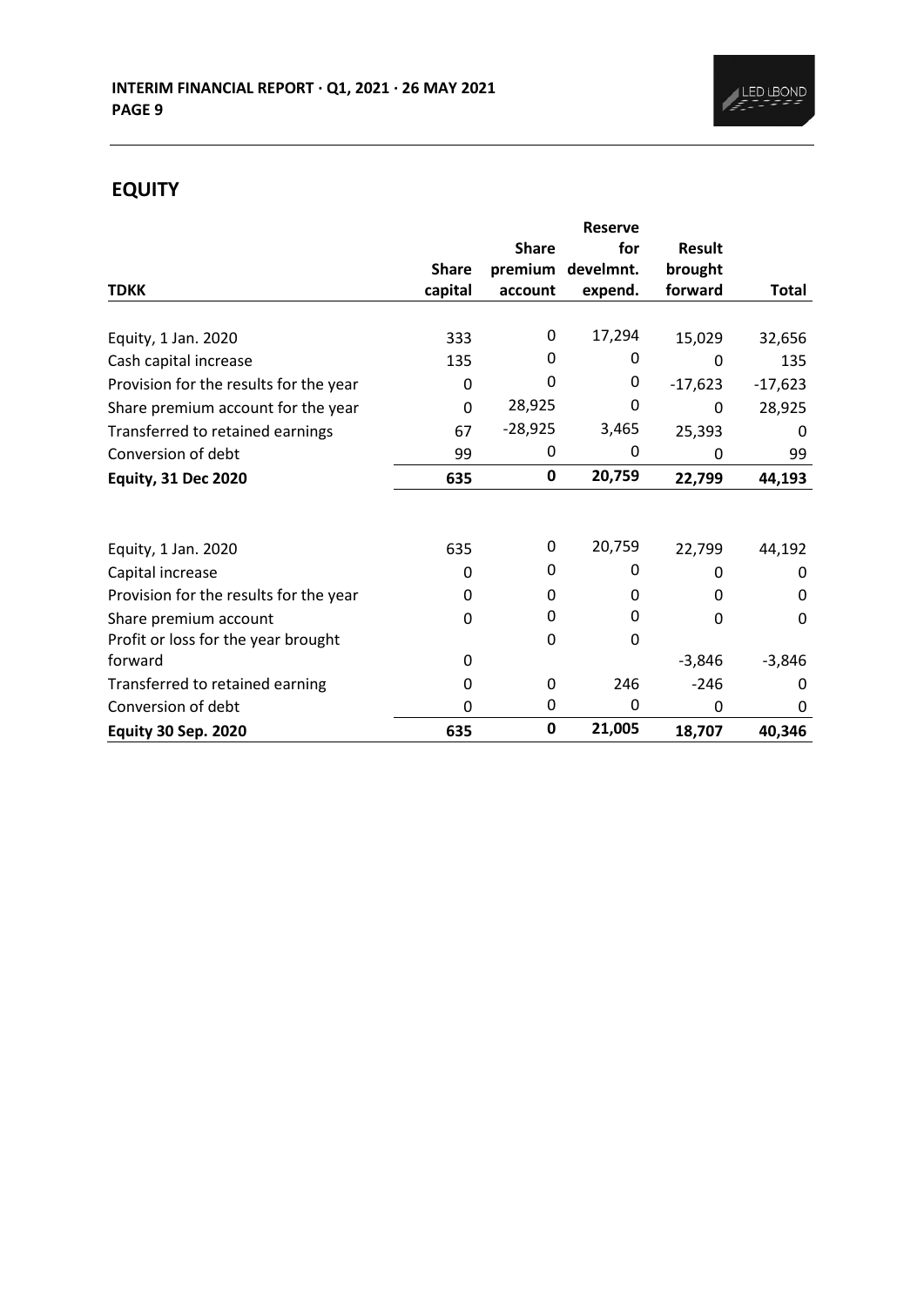# **CASH FLOW STATEMENT**

|                                       | Q1       | Q1       | Year      |
|---------------------------------------|----------|----------|-----------|
| <b>TDKK</b>                           | 2021     | 2020     | 2020      |
| <b>EBITDA</b>                         |          |          |           |
|                                       | $-1,387$ | $-1,638$ | $-7,809$  |
| Financial cost                        | $-512$   | $-238$   | $-4,486$  |
| <b>Cash flow from P&amp;L</b>         | $-1,899$ | $-1,876$ | $-12,295$ |
| Changes in receivables                | $-30$    | 166      | $-1,205$  |
| Changes in stocks                     | 1,082    | $-189$   | 480       |
| Changes in other receivables          | $-4$     | -4       | $-167$    |
| Changes in accrued expenses           | $-32$    | $-1,519$ | $-14$     |
| Changes in payables                   | 704      | $-1,268$ | 1,450     |
| <b>Changes in working capital</b>     | 1,720    | $-2,814$ | 544       |
|                                       |          |          |           |
| Tax receivable disbursed              | 0        | 0        | 2,342     |
| <b>Cash flow from operations</b>      | $-179$   | $-4,690$ | $-9,409$  |
|                                       |          |          |           |
| Investment in IPR                     | $-2,751$ | $-1,694$ | $-10,083$ |
| Investments in fixtures and furniture | $-66$    | 0        | -9        |
| Investments in equipment              | $-3$     | 0        | $-174$    |
| <b>Equity investments</b>             | $-2,020$ | 0        | $-888$    |
| <b>Cash flow from investments</b>     | $-4,840$ | $-1,694$ | $-11,154$ |
| Cash capital increase                 | 0        | 0        | 235       |
| Changes in share premium account      | 0        | 0        | 29,348    |
| Loan proceeds                         | 0        | 6,400    | 6,150     |
| Loan repayments                       | $-905$   | 0        | $-11,665$ |
| <b>Cash flow from financing</b>       | $-905$   | 6,400    | 24,068    |
|                                       |          |          |           |
| Change in cash                        | $-5,924$ | 16       | 3,505     |
| Cash beginning of period              | 9,859    | 6,356    | 6,356     |
| Cash end of period                    | 3,935    | 6,372    | 9,861     |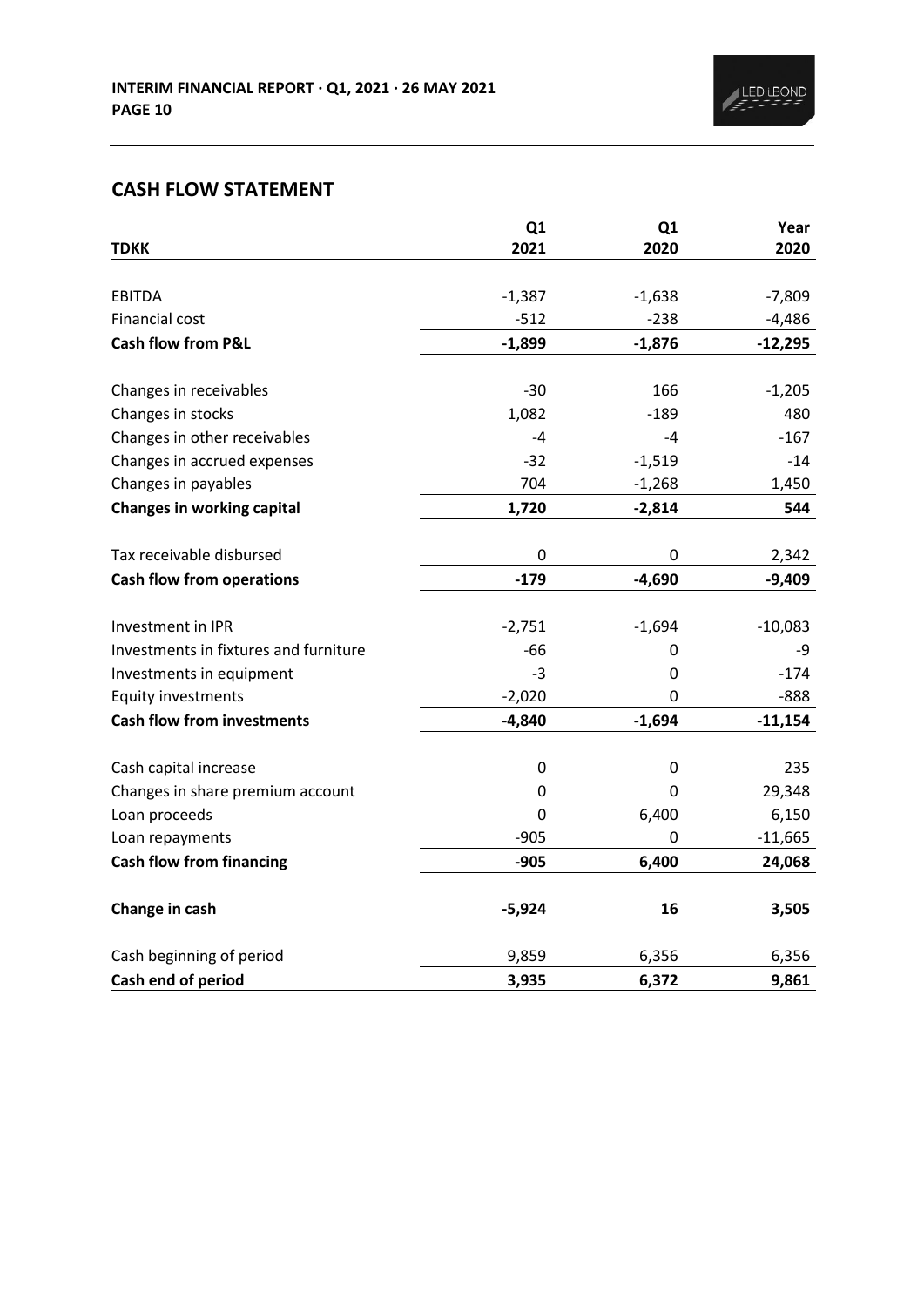

## **NOTES**

### **1. Accounting policy**

The Interim Financial Statement for LED iBond International A/S is presented as a condensed financial statement in accordance with IAS 34, "Presentation of Interim Financial Statements", approved by the EU and additional disclosure requirements for companies admitted for trading on Nasdaq First North Growth Market Denmark.

The used accounting policy is unchanged compared to the accounting policy used in the Annual Financial Report for 2020, However, the Interim Financial Statement must meet the disclosure requirements for companies listed on Nasdaq First North. Please refer to the Annual Report for 2020 for a more detailed description of the Accounting Policies used.

The Interim Financial Statement for LED iBond International A/S has neither been audited nor reviewed.

|  | 2. Total expenses |  |
|--|-------------------|--|
|  |                   |  |

|                         | Q1    | Q1    |
|-------------------------|-------|-------|
| <b>TDKK</b>             | 2021  | 2020  |
|                         |       |       |
| Premises                | 245   | 274   |
| Development & patents   | 51    | 100   |
| Travel                  | 50    | 140   |
| Sales & Marketing       | 182   | 190   |
| Administration          | 845   | 407   |
| Other expenses in total | 1,373 | 1.111 |

### **3. Tax**

The tax income recognized in the income statement for the first quarter of 2021, is calculated based on the result before tax, and an estimated effective tax rate for the year 2021 on 22%.

The company's expected tax loss for the first quarter of 2021, is not expected to be used in full, in the joint taxation in which the company is included. Only an asset corresponding to the share that is expected to be used in joint taxation is recognized.